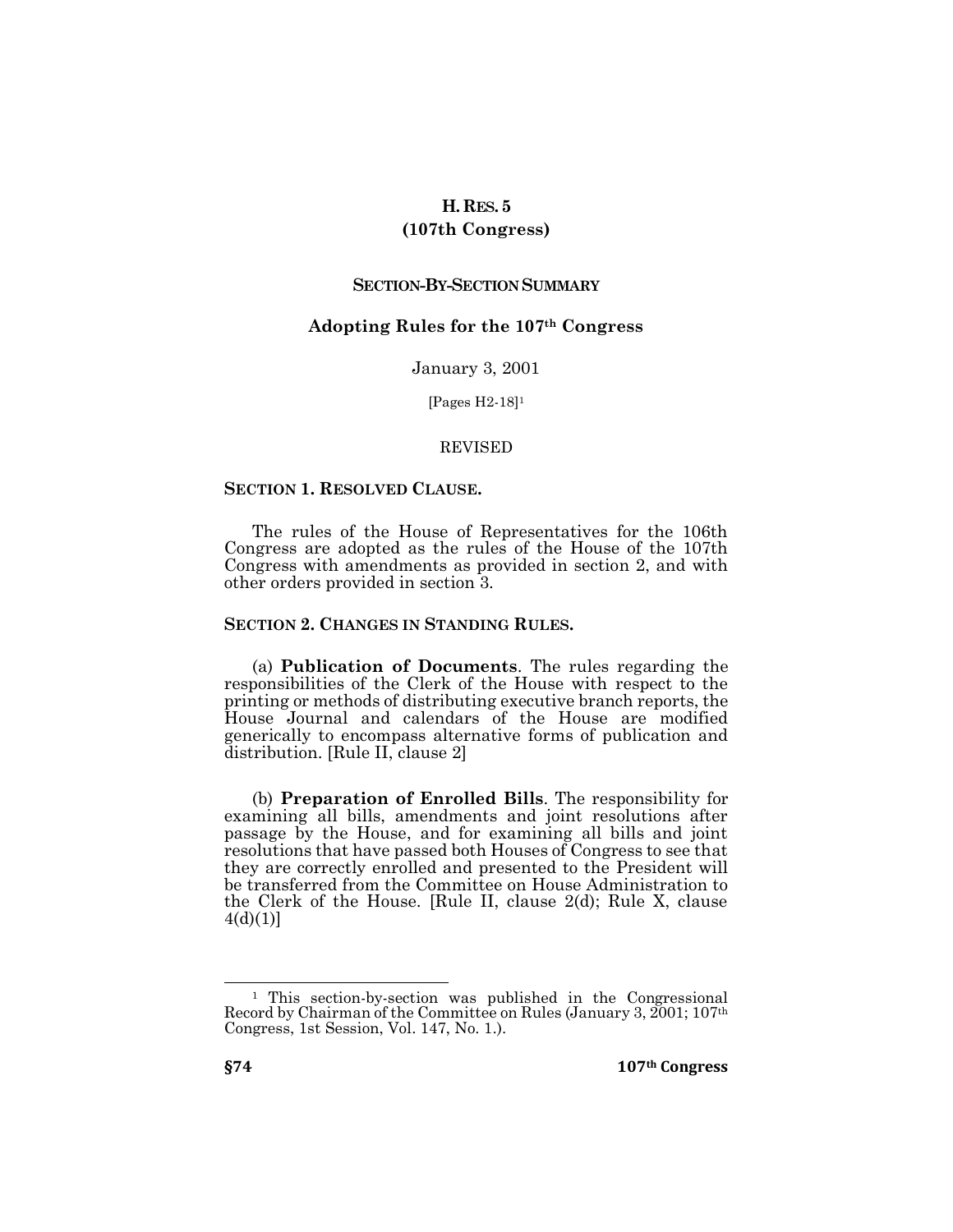(c) **Responding to Subpoenas**. The rules addressing responses to the legal process are clarified to reflect the current interpretation that such rules apply to both judicial orders and administrative subpoenas. [Rule VIII]

(d-1) **Establishment of Committee on Financial Services**. The Committee on Banking and Financial Services is abolished and a new Committee on Financial Services is established consisting of the jurisdiction of the old Committee on Banking and Financial Services, and jurisdiction over securities and exchanges and insurance generally (which is transferred from the Committee on Commerce). [Rule X, clause 1]

(d-2) **Renaming of Committee on Commerce**. The Committee on Commerce is redesignated as the Committee on Energy and Commerce. [Rule X, clause 1]

(e) **Enhanced Oversight Planning**. Committees are required to include in the oversight plans they adopt at the beginning of each Congress a review of specific problems with federal rules, regulations, statutes, and court decisions that are ambiguous, arbitrary, or nonsensical, or impose a severe financial burden on individuals. This review would be the basis for the consideration of bills that may be candidates for the Corrections Calendar procedure. [Rule X, clause 2(d)(1)]

(f) **Intelligence Oversight**. The Permanent Select Committee on Intelligence is to have exclusive oversight responsibility over the sources and methods of the core intelligence agencies. [Rule X, clause 3]

(g) **Oversight of Officers**. The Committee on House Administration will provide policy direction only for the Inspector General and not for other officers of the House. The Committee will retain all oversight responsibilities over the Clerk, Sergeant-at-Arms, and Chief Administrative Officer. [Rule X, clause  $4(d)(1)(b)$ ; rule II, clause  $4(a)$ ]

(h) **Size of Intelligence Committee**. The size of the Permanent Select Committee on Intelligence will be increased from not more than 16 Members to not more than 18 Members, of which no more than 10 may be from the same party. [Rule X, clause 11]

(i) Preserving Majority Quorum Requirements. The requirement for a majority quorum for ordering a measure

#### **107th Congress §74**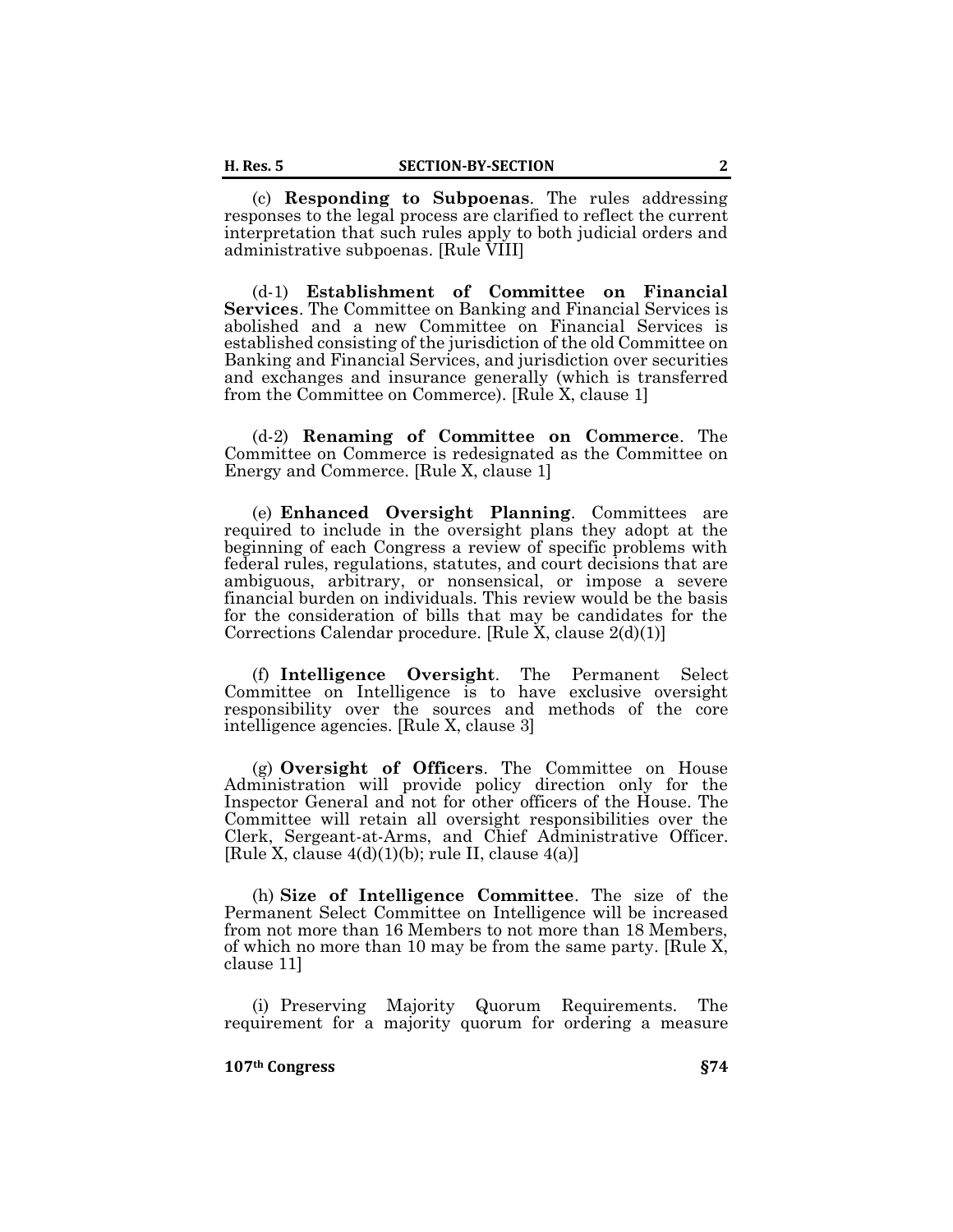reported, the release of executive session material, the issuance of subpoenas, and determining if evidence or testimony may tend to defame, degrade, or incriminate any person is clarified with conforming language. [Rule XI, clause 2(h)(3)]

(j) **Clarification of Hearing Procedures**. The procedures for committee hearings are modified to: resolve an unintended implication about hearings labeled as something other than investigative; clarify that a copy of the committee rules and hearing procedures shall be made available to each witness "upon request;" and clarify that an assertion that evidence or testimony at a hearing may tend to defame, degrade, or incriminate any person must be made either by a Member of the committee or by a witness at a hearing. [Rule XI, clause  $2(k)$ ]

(k) **Certain Supplemental Reports Without Additional Layover**. A committee may file a supplemental report without additional layover to correct errors in the depiction of record votes in committee. [Rule XIII, clause 3(a)(2)]

(l) **Performance Goals and Objectives**. The requirement that committee reports include a summary of oversight findings and recommendations by the Committee on Government Reform, if timely submitted, is repealed and replaced with a new requirement that committee reports include a statement of general performance goals and objectives, including outcomerelated goals and objectives, for which the measure authorizes funding. [Rule XIII, clause  $3(c)$ ; rule X, clause  $4(c)(2)$ ]

(m)**Report Detail on Unauthorized Appropriations**. The reporting requirements for unauthorized appropriations are expanded to include a statement of the last year for which the expenditures were authorized, the level of expenditures authorized for that year, the actual level of expenditures for that year, and the level of appropriations in the bill for such expenditures. [Rule XIII, clause 3(f)(1)]

(n) **Corrections Calendar**. On the second and fourth Tuesdays of a month, a bill that is printed in the Corrections Calendar section of the daily calendar may be considered without further layover. [Rule XIII, clause  $4(a)(2)$ ; rule XV, clause 6(a)]

(o) **Objections to Exhibits**. When the use of an exhibit in debate is objected to, the requirement that the question of its use be decided without debate by a vote of the House is modified to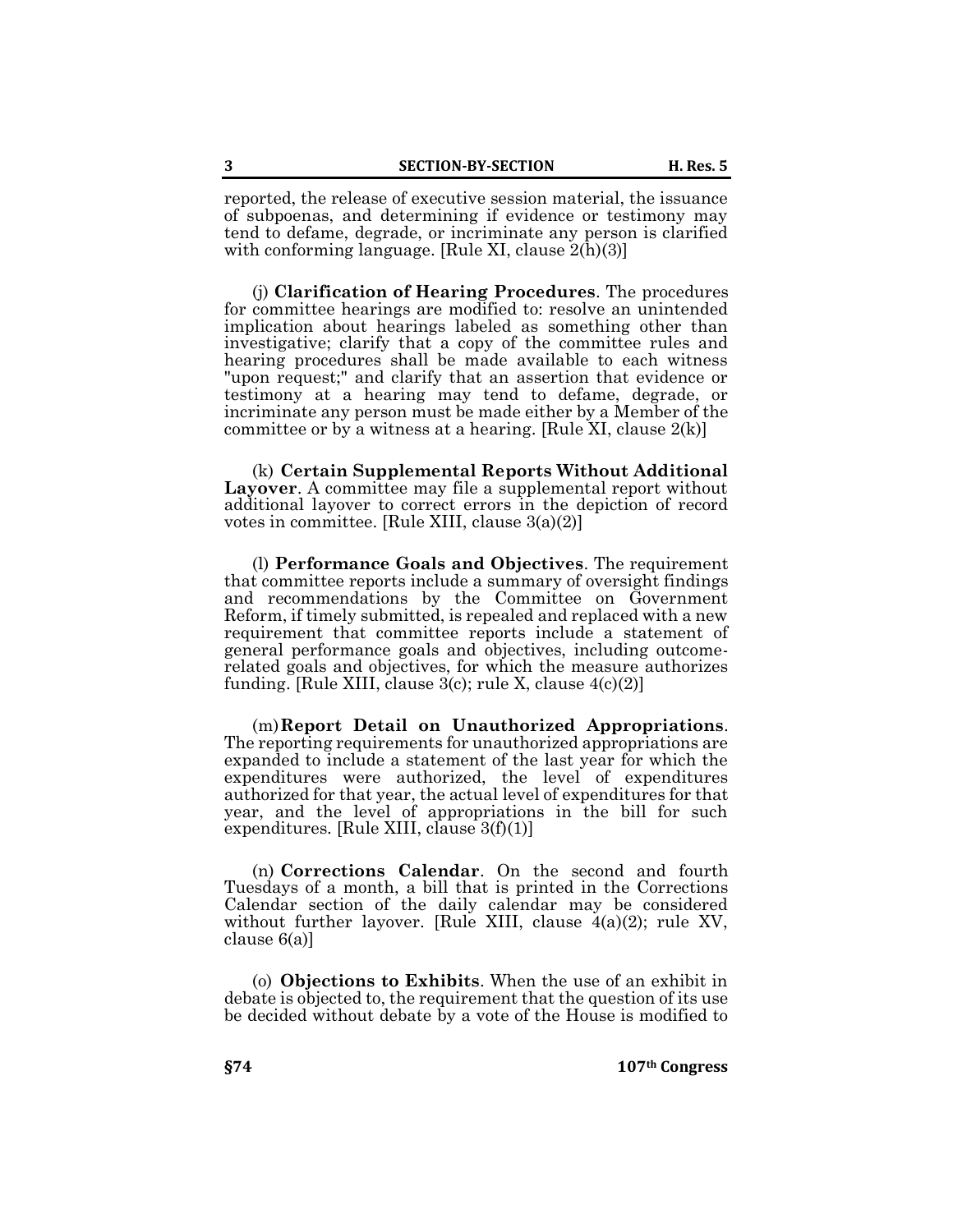provide discretion to the Chair to submit the question of its use to the House without debate. [Rule XVII, clause 6]

(p) **Postponing Requests for Recorded Votes on Amendments in Committee of Whole**. The current practice of providing authority, through special rules, to the Chair to postpone votes on amendments in the Committee of the Whole, and to reduce voting time to five minutes on a postponed question if the vote follows a fifteen-minute vote, is made permanent. [Rule XVIII, clause 6]

(q) **Naming of Public Works**. It shall not be in order to consider a bill, joint resolution, amendment, or conference report that provides for the designation or redesignation of a public work in honor of an individual then serving as a Member, Delegate, Resident Commissioner, or Senator. [Rule XXI]

(r) **Motions Instructing Conferees**. The intended operation of the rule to avoid noticing a 20-day motion to instruct on the first legislative day of a week is restored, and the elements of privilege are restated to clarify that they operate in tandem and not independently. Further, instructions to conferees in any motion may not include argument. [Rule XXII, clause 7]

(s) **Repeal of Automatic Public-Debt Measure**. The rule regarding the statutory limit on the public debt is repealed, and the succeeding rules are redesignated accordingly. [Rule XXIII]

(t) **Prohibition on Paid Employment Spouse**. The application of the provisions of section  $3110$  of Title V of the U.S. Code as it relates to Members of the House is prospectively strengthened. [Rule XXIV, clause 8 (redesignated as rule XXIII, clause 8)]

(u) **Oaths Concerning Classified Information**. The requirement that a Member, Delegate, or Resident Commissioner sign a secrecy oath before having access to classified information is modified to require the Clerk of the House to make such signatures a matter of public record, publish new signatures, if any, in the Congressional Record on the last legislative day of the week, and make cumulative lists of such names available each day for public inspection in an appropriate office of the House. [Rule XXIV, clause 13 (redesignated as rule XXIII)]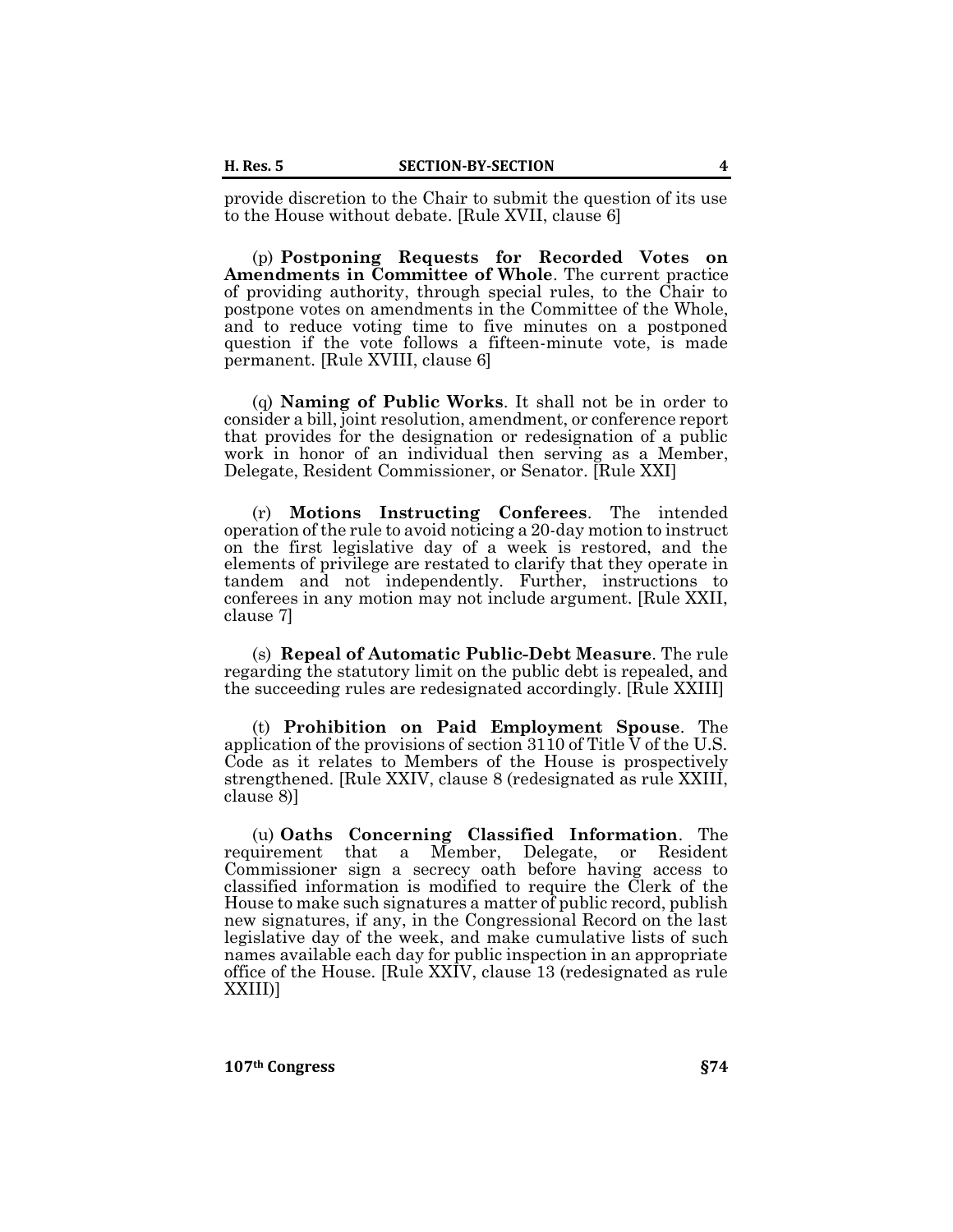(v) **Activities of Consultants**. The prohibition against representing a third party or interest by individuals whose services are compensated by the House pursuant to a consultant contract is limited to the contracting office or committee, including its staff. Such individuals will continue to be considered employees of the House for purposes of other applicable provisions of the Code of Conduct. [Rule XXIV, clause 14 (redesignated as rule XXIII)]

(w) **Clarification of Terms in Gift Rule**. In the gift rule, the definition of "employee" is clarified to cover all employees of the House, not the narrower meaning assigned for purposes of the limitations on outside earned income. [Rule XXVI, clause 4(a) and 5(e) (redesignated as rule XXV)]

(x) **Technical Corrections in Recodification**. Technical and grammatical changes are made throughout the rules of the House to correct changes that were made as a result of the recodification of the House rules at the beginning of the 106th Congress.

## **SECTION 3. SEPARATE ORDERS.**

(a) **Standards Committee Rules**. The free-standing directives of H. Res. 168 of the 105th Congress (sections 3, 4, 5, 7, 10, 11, 12, 13, 14, 15, 16, 17, 20, and 21) regarding ethics reform shall be carried forward in the 106th Congress. However, notwithstanding section 13 of that resolution, the chairman and ranking minority member of the Committee on Standards of Official Conduct may consult with an investigative subcommittee either on their own initiative or on the initiative of the subcommittee, shall have access to information before a subcommittee with whom they so consult, and shall not thereby be precluded from serving as full, voting members of any adjudicatory subcommittee.

(b) **Budget Enforcement**. During the 107th Congress, references in section 306 of the Congressional Budget Act of 1974 to a resolution shall be construed in the House of Representatives as references to a joint resolution. In the case of a reported bill or joint resolution considered pursuant to a special order of business, a point of order under section 303 of the Congressional Budget Act of 1974 shall be determined on the basis of the text made in order as an original bill or joint resolution for the purpose of amendment or to the text on which the previous question is ordered directly to passage, as the case may be. During the 107th Congress, a provision in a bill or joint